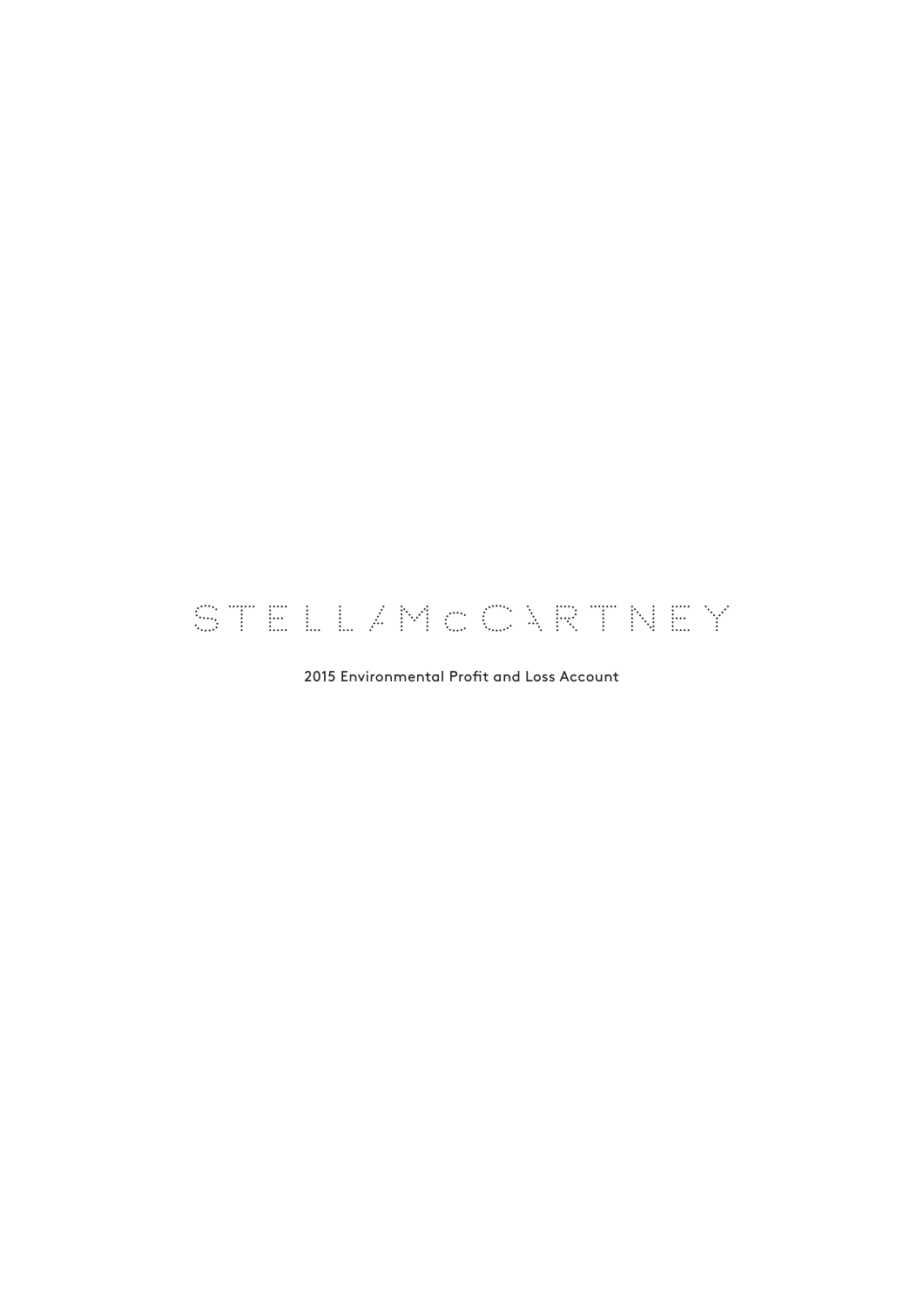# 2015 Stella McCartney Environmental Proft and Loss Account

We are happy to share for the frst time the results of our Environmental Proft and Loss. Stella McCartney's global 2015 Environmental Proft and Loss (EP&L) account is estimated to be €5.5m.

The EP&L is a form of natural capital accounting that measures and monetises the negative and positive impacts on the environment generated by a company's activities – not just within its own operations, but also across all of its supply chains. It is an innovative tool that goes far beyond traditional environmental reporting, enabling us to make better decisions. It provides us with a clear quantifed understanding of our impacts.

The EP&L analyses six major categories of environment impact (greenhouse gas emissions, air pollution, water pollution, water consumption, waste, and changes in ecosystem services associated with land use change) across all of our supply chain and our own operations, starting with the production of raw materials through to the sale of products to the customer.

In 2013 we completed our frst EP&L. Since that time it has become the tool that we rely on to assess our environmental impacts; we use it to inform our product design, sourcing decisions, manufacturing, and research and development.

After three years of working with our supply chains and using the EP&L methodology, we decided that it was time to share the results of our EP&L. With our 2015 results we feel that we have a complete picture of our impacts across our supply chain, this is why we have made the decision to release these results.

Although our overall EP&L has increased slightly over the past 3 years, when you break this fgure down into impact per kilogram of material, you fnd a signifcant reduction. In 2013 our average impact per kg of material used was €11.82, in 2014 it was €9.76, and in 2015 it was €7.69 (illustrated in Figure 1). This represents a 35% reduction in environmental impact per kg of material used over the past 3 years. This is due largely to changes we have made in how and where we source our raw materials.



Figure 1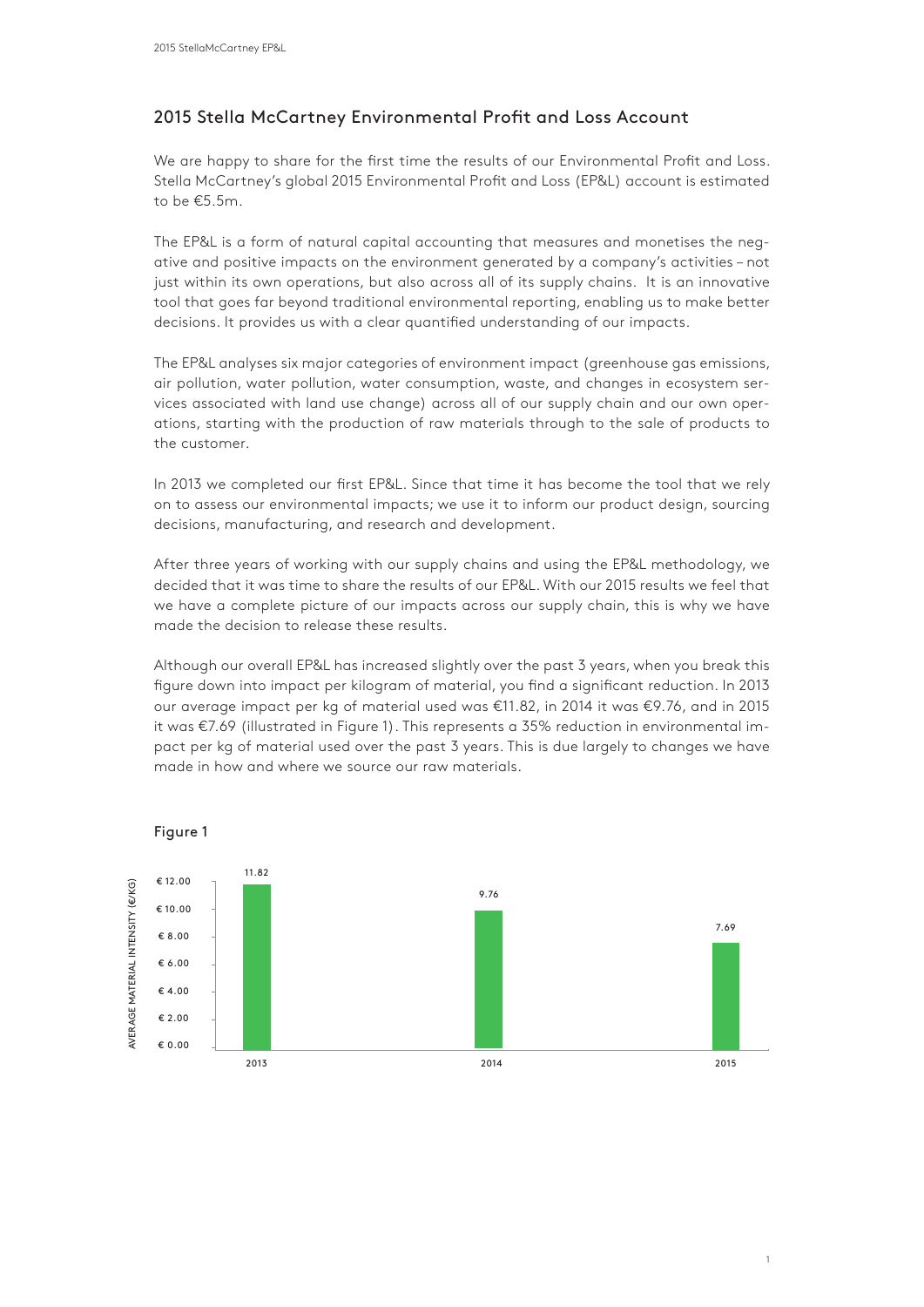# Natural Capital and the Environmental Proft and Loss Account

Natural capital is "another term for the stock of renewable and non-renewable resources (e.g. plants, animals, air, water, soils, minerals)"<sup>1</sup> that provide the ecosystem services<sup>2</sup> that we as humans rely on. Natural capital is one of several other commonly recognized forms of capital. Other more familiar forms of capital include fnancial, human and intellectual capital. "Natural capital supports all of the other capitals by providing essential resources, that support a healthy planet and underpins thriving societies and prosperous economies"1 .

Every year our planet's natural systems provide an estimated \$72 trillion worth of 'free' goods and services<sup>3</sup>. This includes more obvious services such as our food, water, fibre, building materials and medicines as well as less visible services such as natural food control, carbon sequestration and climate regulation.

Stella McCartney does not own nor does it control signifcant stocks of natural capital. However, similar to all business' we beneft from the ecosystem goods and services that they provide and we are interested in how our activities impact natural capital, in part because we want to mitigate the impact that we have.

The EP&L is a tool that helps us identify and account for the value of natural capital to our business and the impact that we have on it through the operation of our business and production of our products. The values in the EP&L are expressions of the worth and importance of the benefts that people gain from the environment. These values are human centric; they do not capture the intrinsic right, independent of any human wants or needs, that nature has to exist which is beyond the realm of economics.

It is, however, possible to value small changes in the quality or quantity of the benefts we receive from nature. We believe that by valuing these changes ("losses" or "profts") we are better able to understand and address these impacts in the context of our business and prioritise action to develop a more resilient business.

# Environmental Proft and Loss – Methodology

The development of the EP&L has been led by Kering, with the support of PwC, and has involved valuable input from a huge range of sustainability experts from within academia and business4.

The objective of the EP&L is to understand the impact on people's wellbeing as a result of changes in the environment and from various business activities and then to express these impacts in monetary terms. An EP&L works by using welfare economics to place a monetary value on the changes to the environment caused by a business.

<sup>1</sup> The Natural Capital Coalition — www.naturalcapitalcoalition.org/why-natural-capital/natural-capital.html

<sup>&</sup>lt;sup>2</sup> Ecosystem services are the flow of benefits provided by natural capital to people.

<sup>&</sup>lt;sup>3</sup> http://www.corporateecoforum.com/valuingnaturalcapital/offline/download.pdf

<sup>4</sup> Examples of this are the Kering EP&L Expert Review of the initial methodologies in 2012 and another expert group reviewed the proposed methods for accounting for Profts in 2014 – these reports can be found at kering.com.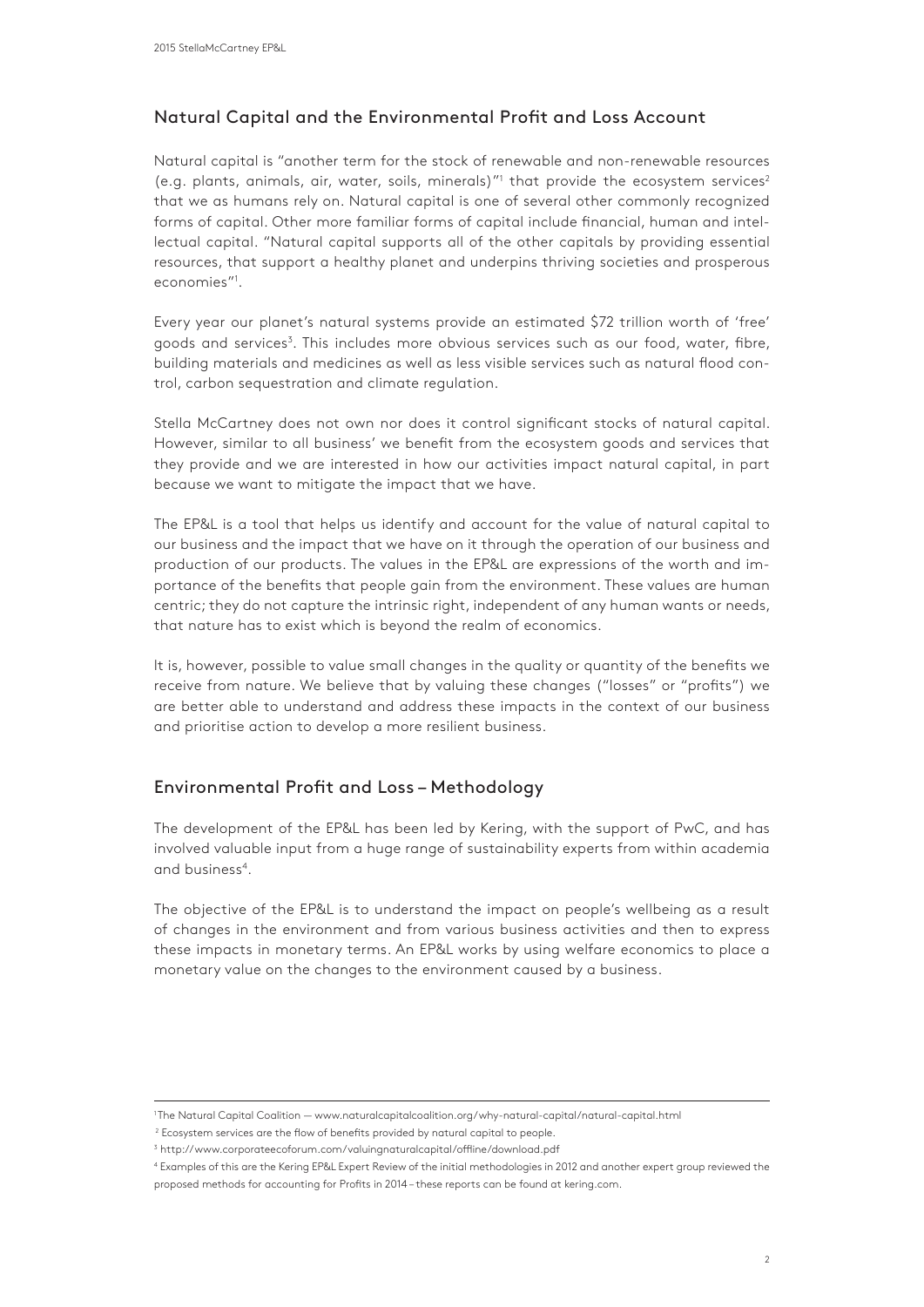There are three parts to this:

- 1 Quantifying the environmental footprint of a business' direct operations and supply chain through the 6 impact areas: greenhouse gas emissions, air pollution, water pollution, water consumption, waste disposal, and changes in ecosystem services associated with land use change.
- 2 Estimating the likely environmental changes that result from these emissions or resource use (eg. climate change).
- 3 Valuing in monetary terms the change in wellbeing of the people affected by these environmental changes (eg. health impacts, access to clean water).

To measure our environmental footprint, we collect three types of primary data from within our business and our suppliers:

- 1 Materials data: what materials we used, how much of each material we used, and from where we sourced our raw materials;
- 2 Financial data: how much we spent with our suppliers;
- 3 Environmental data: environmental data from our suppliers' sites and our own direct stores, offices, and warehouses.

This data is then combined with secondary data from Life Cycle Assessments<sup>5</sup> (LCAs), Environmentally-Extended Input-Output (EEIO) models<sup>6</sup> and industry statistics. EEIO analysis is combined with our fnancial data to model the impacts of activities required to support our core operations and manufacturing (e.g. the production of machinery).

To estimate the changes to human wellbeing that result from our emissions and resource use, the EP&L valuation methodologies<sup>7</sup>, developed by PwC, take into account the local context of our activities. This is important because a tonne of air pollution emitted in an urban setting will have a greater impact on people when compared to a tonne emitted in a rural setting – as it afects more people in densely populated areas.

A more detailed explanation of how the EP&L was developed and the methodology behind it can be found in Kering's 2013 EP&L Methodology and Report, which can be downloaded here: http://www.kering.com/en/sustainability/media-library

# 2015 Environmental Profit and Loss Results

The EP&L has shown us that our environmental impact is most highly concentrated at the raw material stage. Figure 2 illustrates how our impacts are spread across our supply chain. It clearly illustrates how our most significant impacts are generated in the supply chain (90%) and in particular from the production of raw materials. Raw materials represent 57% of our total E P&L. Our own direct operations represent only 10% of our impact. This imbalance of impact makes it clear that our primary focus need to be our reduction efforts in our supply chain, however this is made complicated by the fact that we do not own the factories or farms that we rely on to produce our products and, further, these suppliers can sometimes be shared by 100s of other companies. This does not weaken our resolve but it does add complexity to the task at hand.

 $^5$  Life-cycle assessment is a framework through which the environmental emissions and resource use relating to a specific product or process can be estimated.

<sup>6</sup> Environmentally extended models combine research into the environmental aspects of each sector in an economy with the economic input-output tables. This enables the overall environmental impacts associated with the expenditure of a company to be modelled.

<sup>7</sup> PwC's valuation methodologies can be found at: www.pwc.co.uk/naturalcapital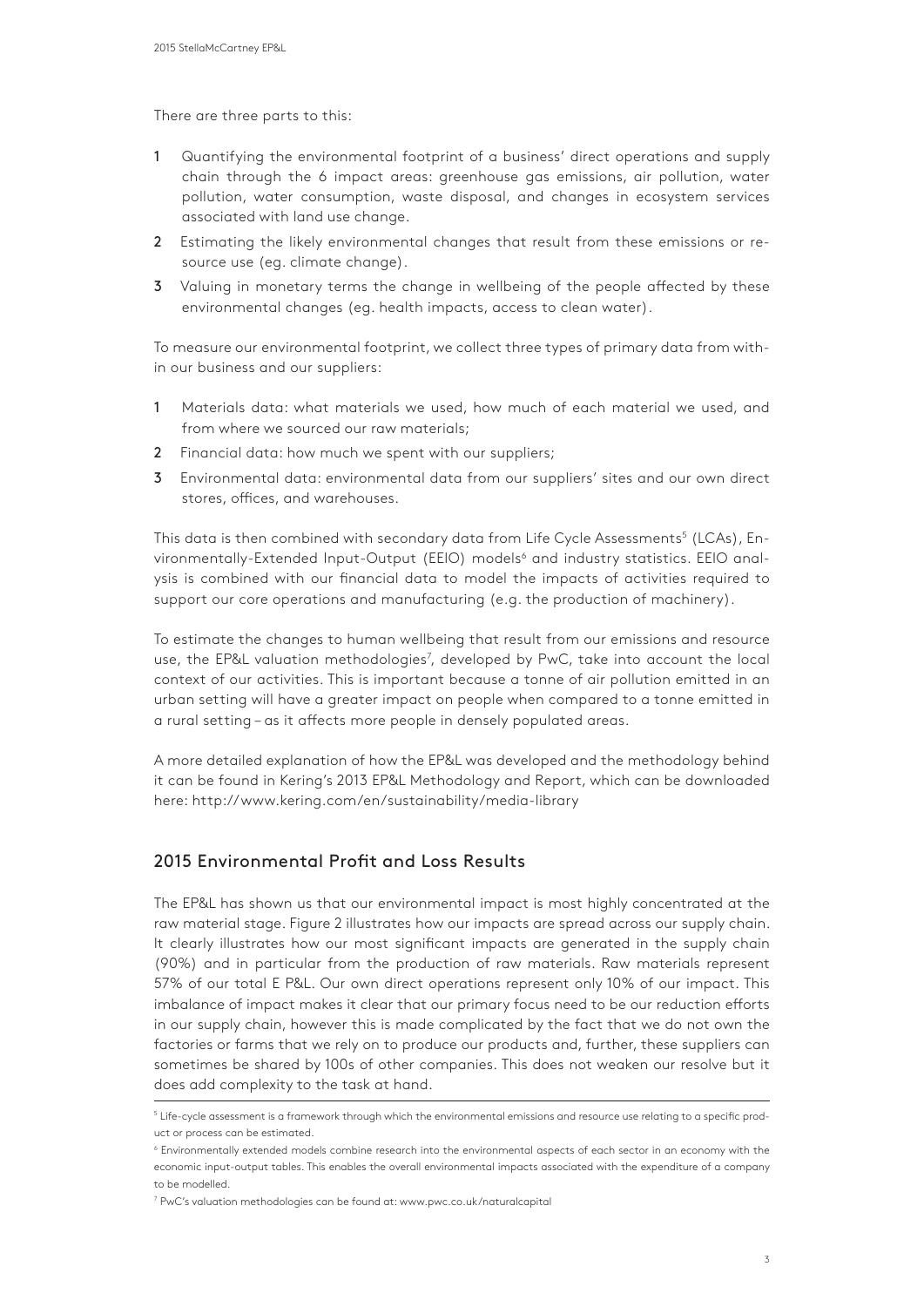Our E P&L balance of €5.5m for 2015 means we still have much work to do towards reducing the negative impacts we have on the environment. We will do this by working closely with our suppliers and collaborating with our peers and industry partners (such as Canopy and the NRDC). However, our decision to not use leather in our products already gives us a head start.

|                                           | TIER <sub>0</sub>                         | TIER <sub>1</sub> | TIER <sub>2</sub>    | TIER 3                                   | TIER 4                     |                |
|-------------------------------------------|-------------------------------------------|-------------------|----------------------|------------------------------------------|----------------------------|----------------|
|                                           | <b>STORES WAREHOUSE</b><br><b>OFFICES</b> | ASSEMBLY          | <b>MANUFACTURING</b> | <b>RAW MATERIAL</b><br><b>PROCESSING</b> | RAW MATERIAL<br>PRODUCTION |                |
| AIR POLLUTION                             |                                           |                   |                      |                                          |                            | 10%<br>€ 542   |
|                                           | €87                                       | €31               | €65                  | €128                                     | €230                       |                |
| <b>GREENHOUSE</b><br><b>GAS EMISSIONS</b> |                                           |                   |                      |                                          |                            | 29%<br>€1,578  |
|                                           | €321                                      | €213              | €352                 | €393                                     | €300                       |                |
| <b>LAND USE</b>                           | œ                                         |                   |                      |                                          |                            | 20%            |
|                                           | €21                                       | €27               | €49                  | €43                                      | €979                       | €1,118         |
| WASTE                                     |                                           |                   |                      |                                          |                            | 5%             |
| ШJ                                        | €48                                       | €55               | €126                 | €51                                      | €22                        | € 302          |
| <b>WATER</b><br><b>CONSUMPTION</b>        |                                           |                   |                      |                                          |                            | 8%             |
|                                           | €55<br>€54                                | €27               | €69                  | €22                                      | €293                       | €465           |
| <b>WATER</b><br><b>POLLUTION</b>          |                                           | ٠                 | ٠                    |                                          |                            | 27%            |
|                                           | €32                                       | €9                | €15                  | €145                                     | €1,295                     | €1,497         |
| <b>TOTAL</b>                              | 10%<br>€562                               | 7%<br>€363        | 12%<br>€676          | 14%<br>€782                              | 57%<br>€3,119              | 100%<br>€5,503 |

# Figure 2

Stella McCartney is a vegetarian brand that has never used leather, fur, skins or feathers in our products. This is a decision that we have always stood by both for ethical and environmental reasons and the EP&L for the wider Kering business that does use leather has helped to further highlight the environmental impact leather has. Through the E P&L we have been able to more directly compare the impact of the synthetic alternatives that we use to the impacts of leather use.

Leather impacts are driven by land use and greenhouse gas emissions associated with animal rearing, as well as the energy use and water consumption requirements of tanneries. In Brazil for example, the cattle industry has been a driver of deforestation – resulting in a loss of important ecosystem services. Additionally, it is inefficient in terms of production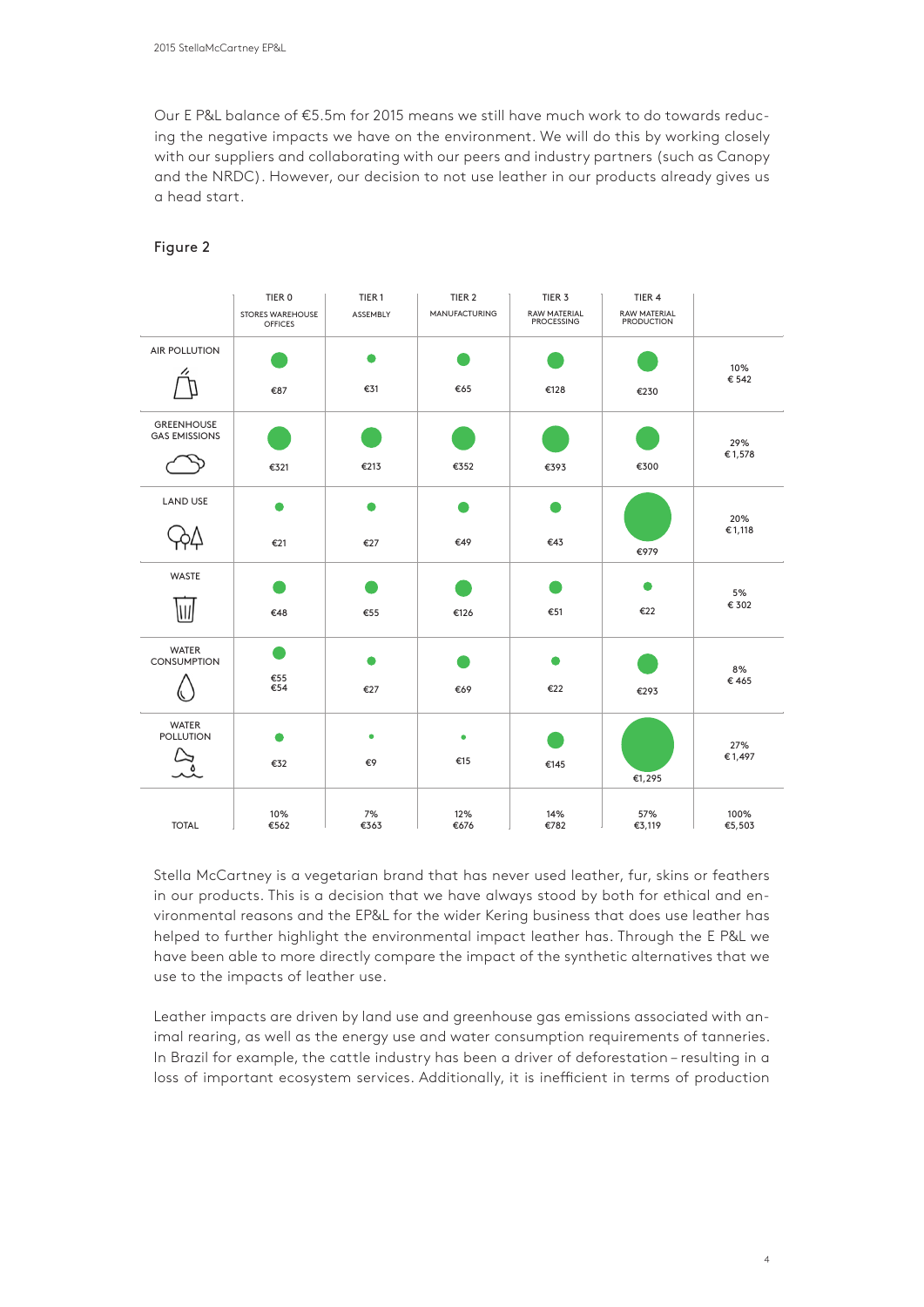per hectare. As a result, leather from Brazil has very high environmental impact per kg, as shown in Figure 3, when compared to synthetic alternatives.

The synthetic materials we use as alternatives to leather contributed only 2% to our overall 2015 EP&L. Although our choice to avoid leather enables us to have a lesser impact than those that do use leather on the whole, we openly acknowledge that the synthetic alternatives are not without environmental concerns. We are working to reduce the impact of our alternative materials by using recycled and bio-based materials. The EP&L has shown us that the majority of the impacts associated with synthetic fbres are from the processing of oil into yarn. This means that much of the impact of virgin polyester can be avoided through the use of recycled alternatives—illustrated by Figure 3.



#### Figure 3

## How we are using the EP&L in practice

The 35% reduction of average impact per kilogram of our materials was achieved by re-thinking how we source key raw materials. Since 57% of our environmental impact is concentrated at the raw material stage, we began there. We are endeavoring to take control of the sourcing of our key raw materials by working directly with those suppliers who are the very furthest back in our supply chain. Through a process of investigation, communication and reporting, we are gaining an unprecedented level of transparency.

The EP&L has also highlighted some areas of signifcant impact that would have otherwise remained hidden and unexplained. Cashmere is a great example. Figure 4 shows our 2014 and 2015 raw material impacts as compared to kg of materials used. In 2014 cashmere accounted for 42% of our environmental impact at the raw material stage, despite making up only 0.1% of our material usage. In 2015 the percentage decreased to 24% because we had begun to use regenerated cashmere. During 2016 we replaced all of our virgin cashmere with regenerated cashmere, and we expect to see even more signifcant reductions in the 2016 results.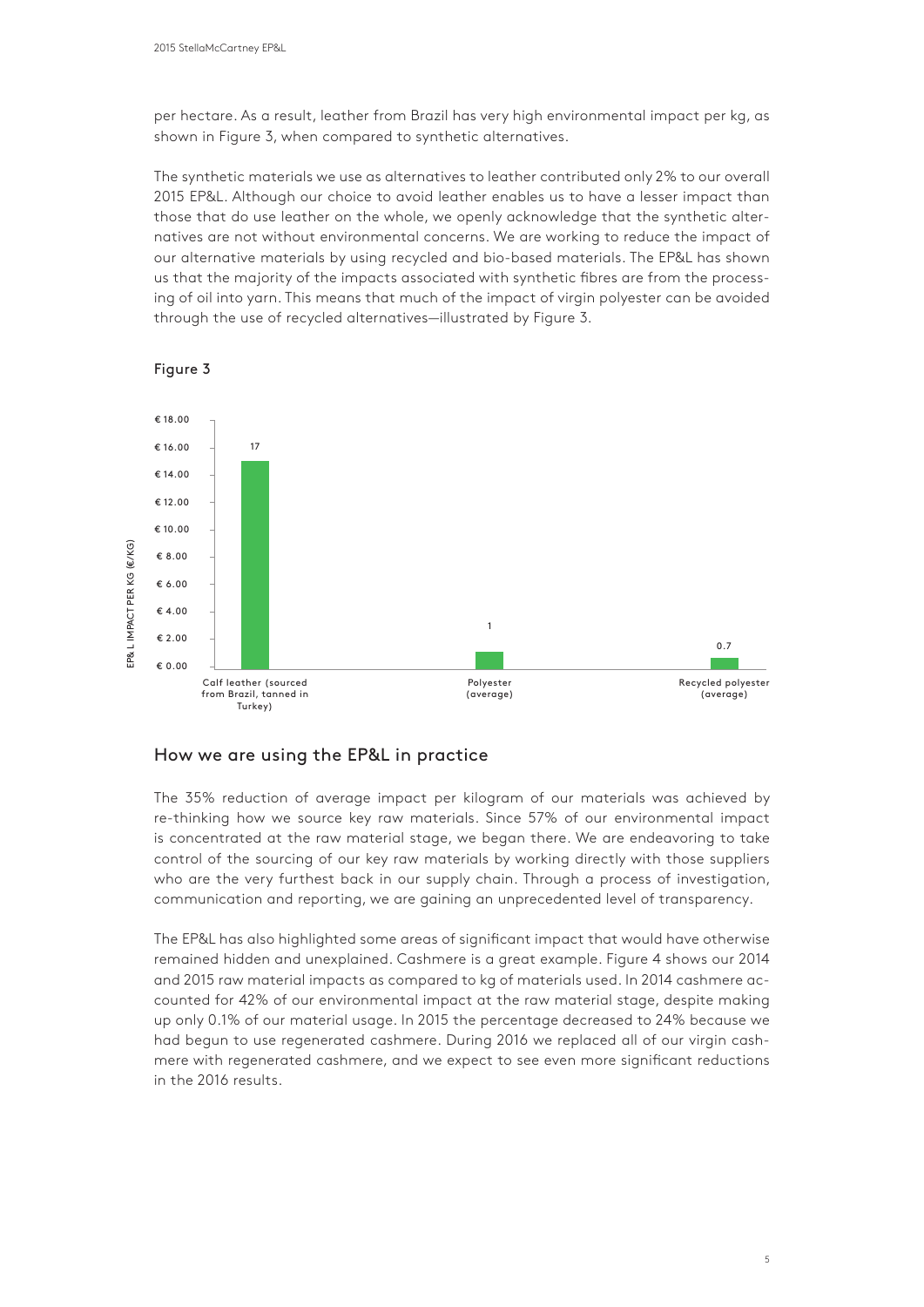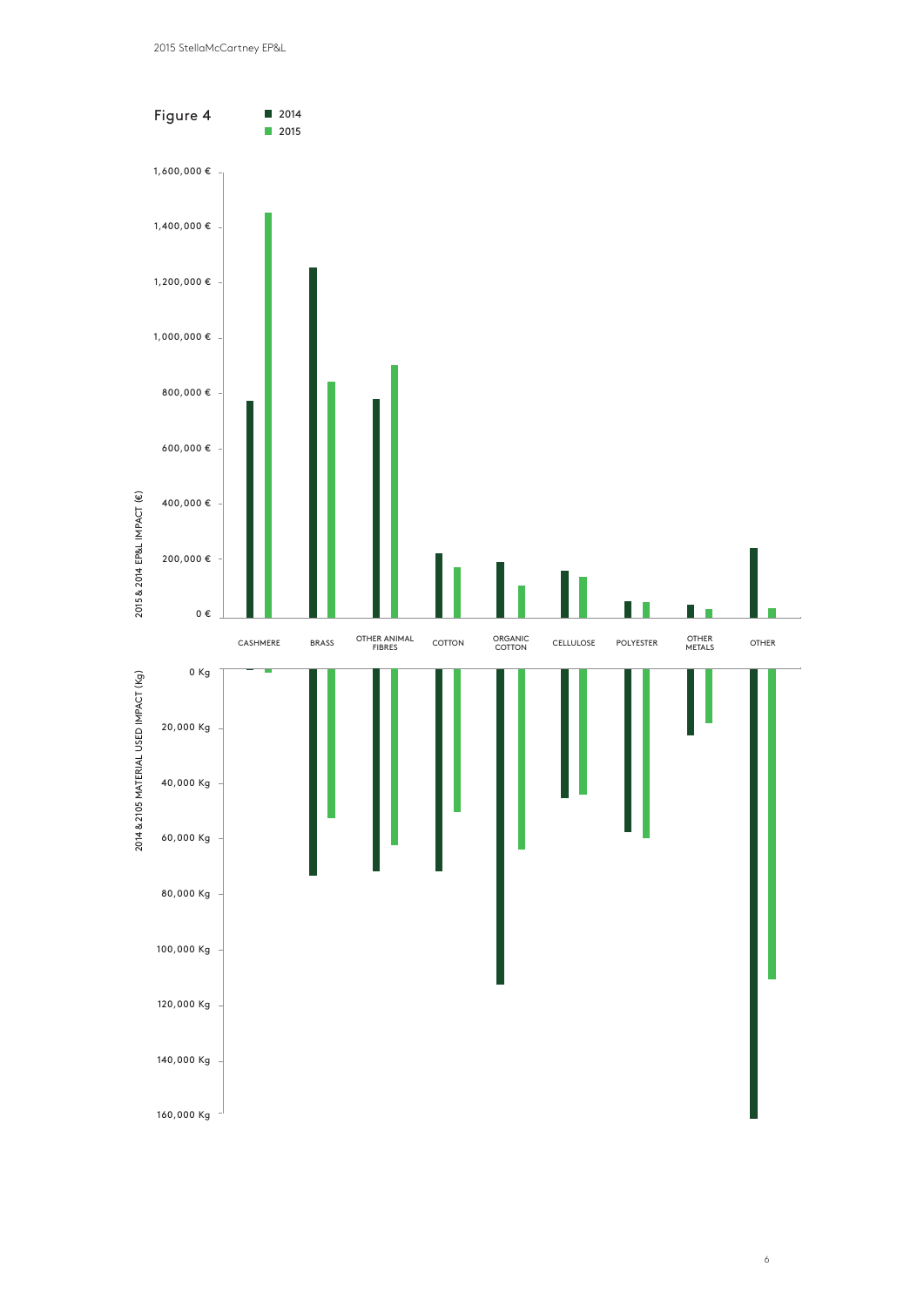Of all the raw materials we use, cashmere has the highest impact per kilogram—roughly 100 times the impact of wool. Figure 5 illustrates the impact per kilogram of cashmere compared to wool and regenerated cashmere. When compared to virgin cashmere, regenerated cashmere has an 87% reduction in impact, which is primarily why we decided to switch to it <sup>8</sup>.

#### € 1,200 1146  $£ 1,000$ EP& L IMPACT PER KG (€/KG) EP& L IMPACT PER KG (€/KG) € 800 € 600 € 400 144 € 200 11 € 0.00 Cashmere Regenerated Wool (average) cashmere (average)

The high-impact intensity of cashmere is primarily due to two key drivers: the small quantities of fbre harvested from a goat in a year and the land needed for the goats. The best quality cashmere is sourced from mountainous areas in China and Mongolia, where a single goat will produce only 150 to 250 grams of high quality cashmere per year. Sheep can typically produce more than 7 kg of wool per year. This in combination with two decades of rapid market expansion for cashmere, has driven a four-fold increase in the number of goats in areas like Mongolia (Figure 6). This in turn has led to signifcant over-grazing and desertifcation of the grasslands. The loss of the functional grassland ecosystems is having signifcant impacts on native wildlife that depend on these systems. These impacts are also being felt by people far beyond Central Asia since the degraded grasslands contribute to dust storms and add to air pollution problems in Beijing and beyond.

## Figure 6



 $^8$  For more information on our switch to regenerated cashmere please visit our website at http://www.stellamccartney.com/ experience/en/regenerated-cashmere/.

# Figure 5